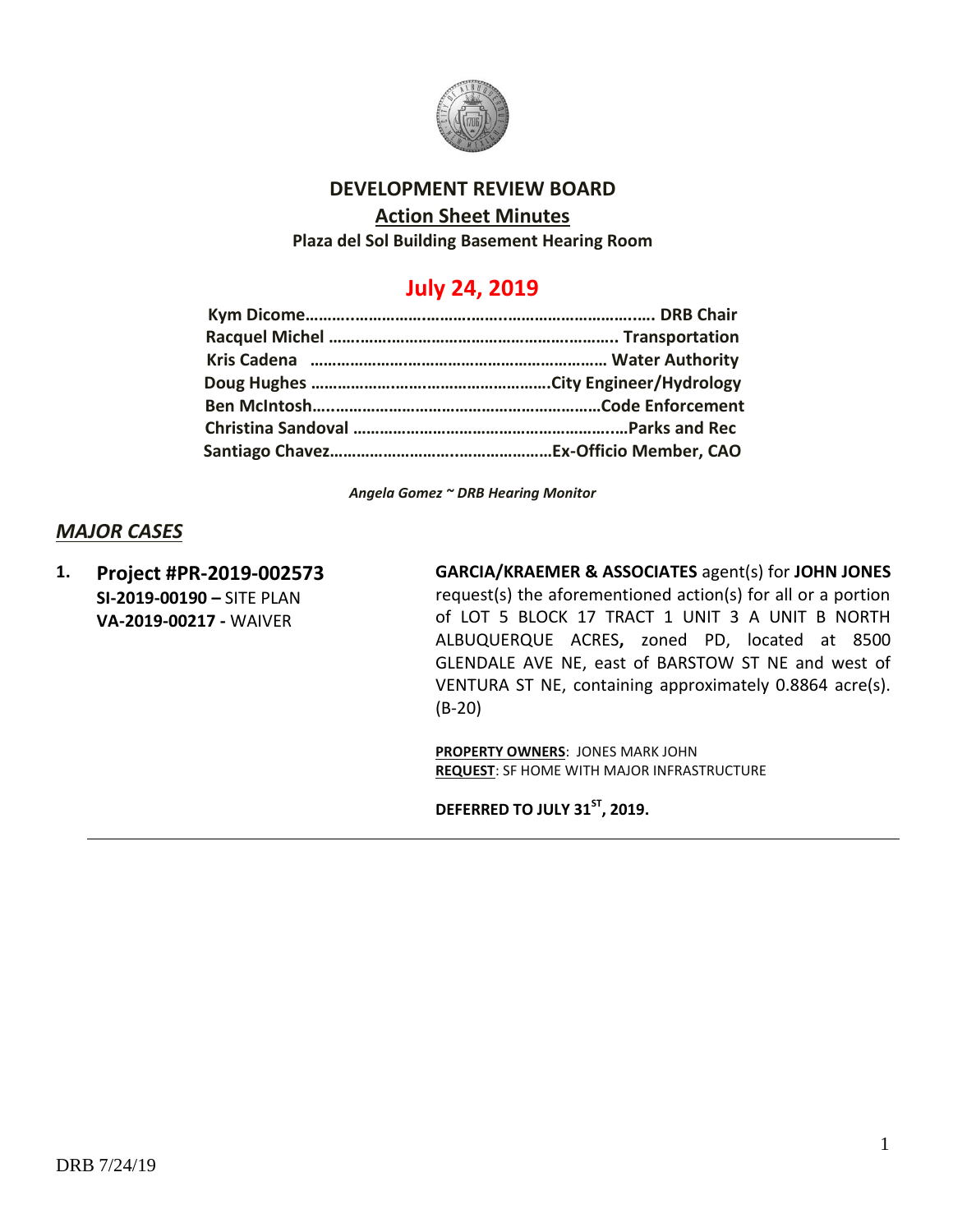**2**. **Project #PR-2018-001198 VA-2019-00111** - WAIVER **SD-2019-00067** - VACATION OF PUBLIC EASEMENT **VA-2019-00113** – TEMPORARY DEFERRAL OF SIDEWALK **VA-2019-00143**- SIDEWALK WAIVER **SD-2019-00068** – PRELIMINARY PLAT

**PRICE LAND & DEVELOPMENT GROUP** agent(s) for **PV TRAILS ALBUQUERQUE, LLC** request(s) the aforementioned action(s) for all or a portion of TRACT 2 BULK LAND PLAT OF THE TRAILS UNIT 3A (BEING A REPLAT OF TRACTS 1 THRU 8, OS-1 & OS-2 THE TRAILS UNIT 3 & TRACT 12 THE TRAILS UNIT 2) (TO BE KNOWN AS CATALONIA)**,** zoned R-1B & R-1D, located at west of WOODMONT AVE NW and south of PASEO DEL NORTE, containing approximately 20.2878 acre(s). (C-9)*[Deferred from 4/24/19, 6/19/19]*

**PROPERTY OWNERS**: WOODMONT PASEO LLC **REQUEST**: DEVELOPMENT OF A 78 RESIDENTIAL LOT SUBDIVISION

**DEFERRED TO AUGUST 7TH, 2019.**

**3. Project #PR-2018-001996 (1010401, 1004404) SD-2019-00028 -** AMENDMENT TO PRELIMINARY PLAT **SD-2019-00023 –** VACATION OF TEMPORARY PUBLIC ROADWAY EASEMENT **SD-2019-00030** – VACATION OF A PUBLIC WATER EASEMENT **SD-2019-00031** – VACATION OF A PUBLIC ROADWAY EASEMENT Dà

**PRICE LAND AND DEVELOPMENT GROUP** agent(s) for **PV TRAILS ALBUQUERQUE, LLC** request(s) the aforementioned action(s) for all or a portion of TRACT H, DURANGO UNIT 1 (AKA DURANGO UNITS 3A & 3B)**,** zoned R-1D, located on WOODMONT AVE between RAINBOW AVE and PASEO DEL NORTE BLVD, containing approximately 18.83 acre(s). (C-9) *[Deferred from 2/13/19, 2/27/19, 3/20/19, 3/27/19, 4/10/19, 5/8/19, 6/5/19, 6/26/19]*

**PROPERTY OWNERS**: PV TRAILS ALBUQUERQUE LLC **REQUEST**: AMEND PRELIMINARY PLAT FOR 35 RESIDENTIAL LOTS AND 1 TRACT

**DEFERRED TO JULY 31ST, 2019**

#### **4. Project #PR-2018-001996**

**(1010401, 1004404) SD-2019-00024 -** PRELIMINARY PLAT **VA-2019-00032 –** TEMPORARY DEFERRAL OF SIDEWALK **VA-2019-00031** – SIDEWALK WAIVER **SD-2019-00029** – VACATION OF PUBLIC ROADWAY EASEMENT **SD-2019-00025** – VACATION OF A PUBLIC WATER AND SANITARY SEWER EASEMENT **PRICE LAND AND DEVELOPMENT GROUP** agent(s) for **PV TRAILS ALBUQUERQUE, LLC** request(s) the aforementioned action(s) for all or a portion of TRACT H, DURANGO UNIT 1 (AKA DURANGO UNITS 4 & 5)**,** zoned R-1D, located on WOODMONT AVE between RAINBOW AVE and PASEO DEL NORTE BLVD, containing approximately 11.32 acre(s). (C-9) *[Deferred from 2/13/19, 2/27/19, 3/20/19, 3/27/19, 4/10/19, 5/8/19, 6/5/19, 6/26/19]*

**PROPERTY OWNERS**: PV TRAILS ALBUQUERQUE LLC **REQUEST**: PRELIMINARY PLAT FOR 39 RESIDENTIAL LOTS

**DEFERRED TO JULY 31ST, 2019.**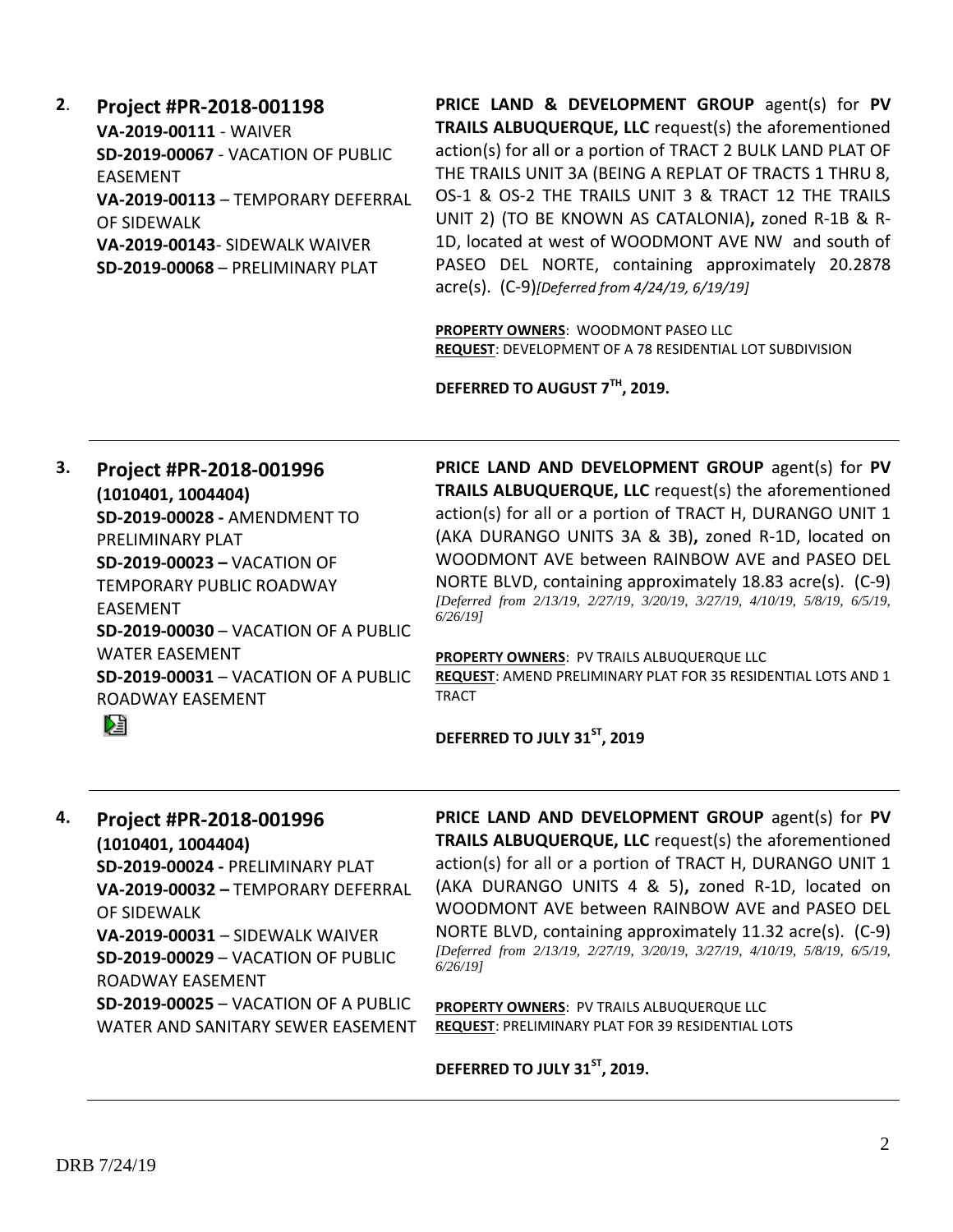**5. Project #PR-2018-001991 (1004404) SD-2019-00026** – PRELIMINARY PLAT **VA-2019-00033** – TEMPORARY DEFERRAL OF SIDEWALK **SD-2019-0027** – VACATION OF TEMPORARY PUBLIC DRAINAGE EASEMENT

**PRICE LAND AND DEVELOPMENT GROUP** agent(s) for **PV TRAILS ALBUQUERQUE, LLC** request(s) the aforementioned action(s) for all or a portion of TRACT 6 BULK LAND PLAT OF THE TRAILS UNIT 3A & TRACT C CORRECTION PLAT OF VALLE PRADO UNIT 3 (AKA VALLE PRADO UNITS 4 & 5), zoned R-1D, located on WOODMONT AVE between RAINBOW AVE and PASEO DEL NORTE BLVD, containing approximately 15.52 acre(s). (C-9) *[Deferred from 2/13/19, 3/6/19, 3/20/19, 3/27/19, 4/10/19, 5/8/19, 6/5/19, 6/26/19]*

**PROPERTY OWNERS**: PV TRAILS ALBUQUERQUE LLC **REQUEST**: PRELIMINARY PLAT FOR 93 RESIDENTIAL LOTS

**DEFERRED TO AUGUST 21ST, 2019**

**6. Project #PR-2018-001361 TIERRA WEST LLC** agent(s) for **BEN E. KEITH COMPANY** request(s) the aforementioned action(s) for all or a portion **(1000845, 1006833)** of LOT 1A BULK LAND PLAT of LOT 1-A UNSER TOWNE **SI-2019-00106 –** SITE PLAN CROSSING**,** zoned NR-BP, located at UNSER BLVD NW Dà between LOS VOLCANES RD NW and GALLATIN PL NW, containing approximately 50.35 acre(s). (J-9, J-10)*[Deferred from 5/8/19, 6/5/19, 6/19/19, 7/10/19]* **PROPERTY OWNERS**: BEN E. KEITH & SWIRE PACIFIC HOLDINGS INC

DBA COCA COLA USA **REQUEST**: SITE PLAN FOR A DISTRIBUTION FACILITY

**IN THE MATTER OF THE AFOREMENTIONED APPLICATION, BEING IN COMPLIANCE WITH ALL APPLICABLE REQUIREMENTS OF THE DPM AND THE IDO, THE DRB HAS** *APPROVED* **THE SITE PLAN FOR. FINAL SIGN-OFF IS DELEGATED TO: PLANNING FOR RECORDED EASEMENT DOCUMENT AND THE INFRASTRUCTURE IMPROVEMENTS AGREEMENT (IIA).**

**7. Project #PR-2019-002423 SI-2019-00130** - SITE PLAN

**SCOTT ANDERSON** agent(s) for **JIM ACHEN** request(s) the aforementioned action(s) for all or a portion of LOT 11, BLOCK 29, NORTH ALBUQUERQUE ACRES TRACT A UNIT B, zoned NR-BP, located at 6504 ALAMEDA BLVD NE, west of LOUISIANA BLVD NE, containing approximately 0.89acre(s). (C-18) *[Deferred from 6/12/19, 7/10/19]*

**PROPERTY OWNERS**: ACHEN JAMES R TRUSTEE ACHEN FAMILY RVT **REQUEST**: SITE PLAN FOR A 8,125 SF WAREHOUSE/OFFICE BUILDING

**DEFERRED TO AUGUST 21ST, 2019**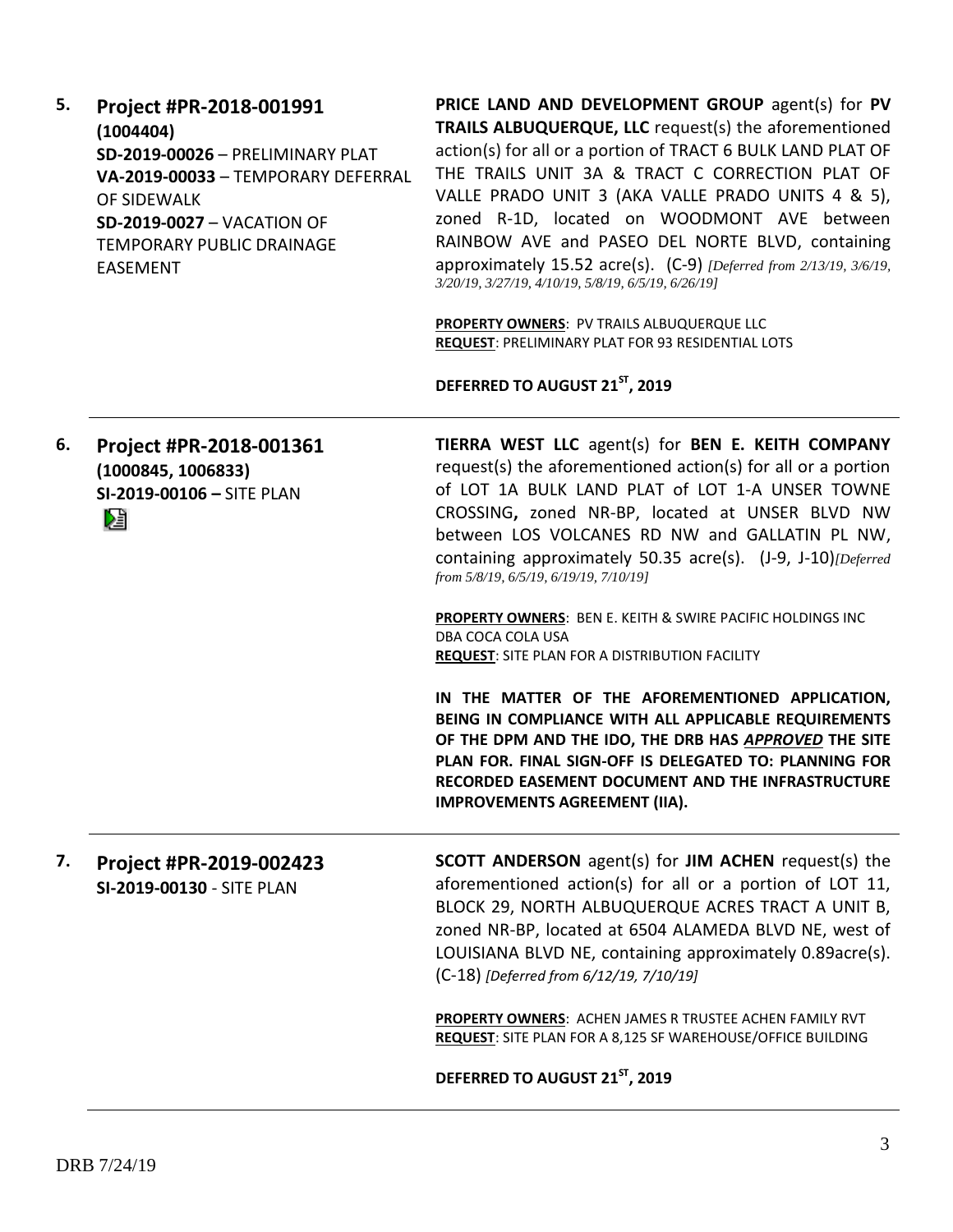**8. Project #PR-2019-002331 SD-2019-00123** – VACATION OF PUBLIC EASEMENT **SD-2019-00108** – PRELIMINARY/FINAL PLAT Dà

**RUPAL ENGINEER, DESIGN PLUS LLC** agent(s) for **SUNDANCE VILLAGE LIMITED PARTNERSHIP** request(s) the aforementioned action(s) for all or a portion of LOTS 2-7 BLOCK 6 TRACTION PARK AND CITY ELECTRIC ADDITION**,**  zoned MX-M, located on CENTRAL AVENUE SW north of NEW YORK AVE SW and west of CLAYTON ST SW, containing approximately 1.1483 acre(s). (J-12) *)[SD-2019- 00108 PP/FP Deferred from 6/5/19, 6/26/19, 7/10/19]*

**PROPERTY OWNERS**: SUNDANCE VILLAGE LIMITED PARTNERSHIP **REQUEST**: VACATION OF PUBLIC UTILITY EASEMENT AND CONSOLIDATE 6 LOTS INTO 1

**IN THE MATTER OF THE AFOREMENTIONED APPLICATION, BEING IN COMPLIANCE WITH ALL APPLICABLE REQUIREMENTS OF THE DPM AND THE IDO, THE DRB HAS** *APPROVED* **THE VACATION AS SHOWN ON EXHIBIT B IN THE PLANNING FILE PER SECTION 14-16-6(K) OF THE IDO.**

**IN THE MATTER OF THE AFOREMENTIONED APPLICATION, BEING IN COMPLIANCE WITH ALL APPLICABLE REQUIREMENTS OF THE DPM AND THE IDO, THE DRB HAS** *APPROVED* **THE PRELIMINARY/FINAL PLAT. FINAL SIGN OFF IS DELEGATED TO: PLANNING FOR EXECUTION OF THE INFRASTRUCTURE IMPROVEMENTS AGREEMENT (IIA).**

# *MINOR CASES*

**9. Project #PR-2019-002635 CSI – CARTESIAN SURVEY'S INC.** agent(s) for **DESERT HILLS CONGREGATION OF JEHOVAH'S WITNESS** request(s) the **(1006573)** aforementioned action(s) for all or a portion of LOTS 21 and **SD-2019-00132** – PRELIMINARY/FINAL 22, BLOCK 29, NORTH ALBUQUERQUE ACRES**,** zoned NR-BP, PLAT located on ALAMEDA BLVD NE between SAN PEDRO DR NE Dà and LOUISIANA BLVD NE, containing approximately 1.6542 acre(s). (C-18)

> **PROPERTY OWNERS**: BORREGA DONALD ETAL TRRUSTEE FOR DESERT HILLLS CONGREGATION OF JEHOVAHS WITNESSES **REQUEST**: CONSOLIDATE 2 LOTS INTO 1 LOT

**DEFERRED TO JULY 31ST, 2019.**